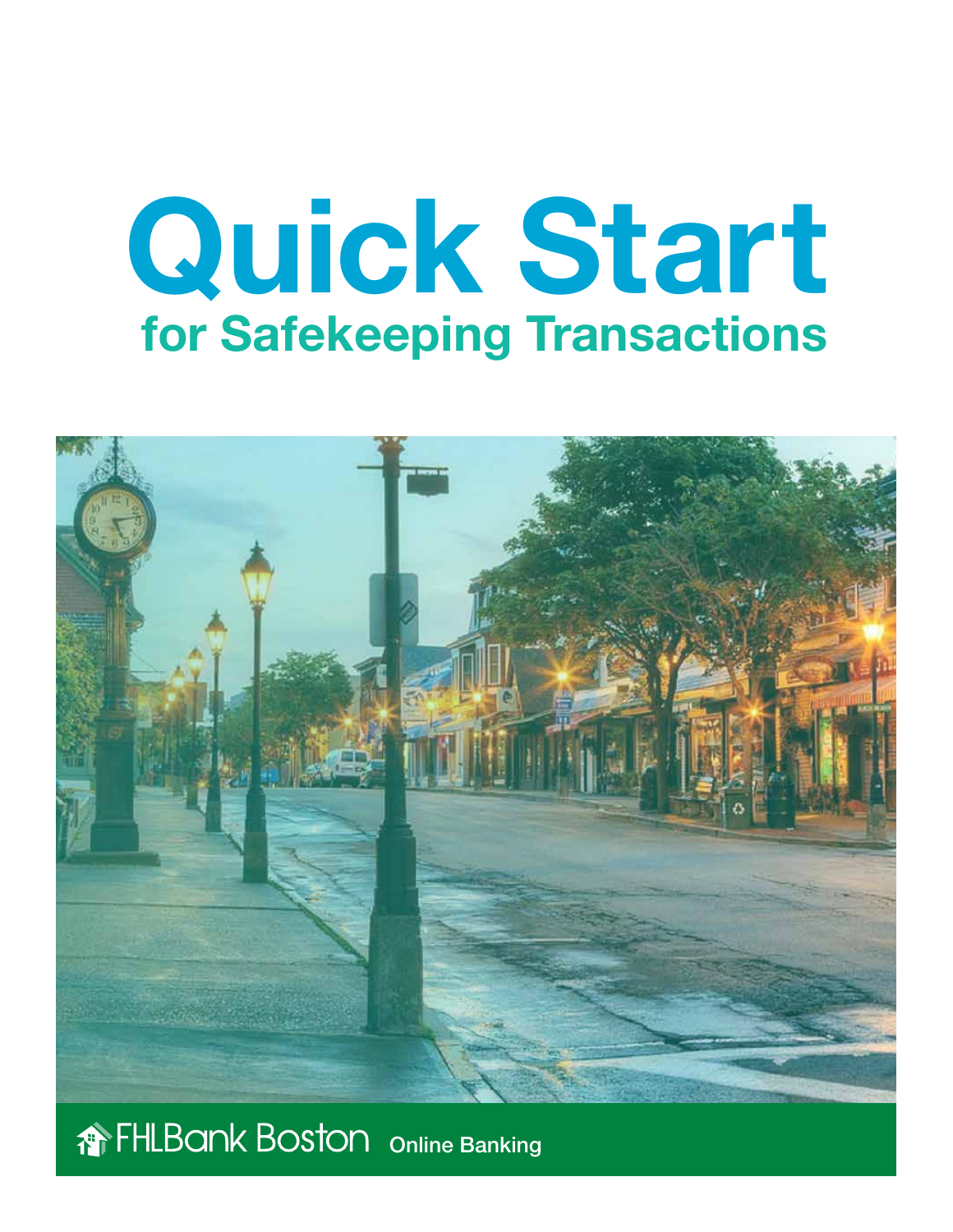

| <b>Multifactor Authentication 3</b>                                                |
|------------------------------------------------------------------------------------|
| View Safekeeping List 1997 - 2008                                                  |
| <b>Review Safekeeping Transactions</b><br><b>Pending Approval</b> Pending Approval |
| <b>View Safekeeping Reports  7</b>                                                 |

**The FHLBank Boston** Online Banking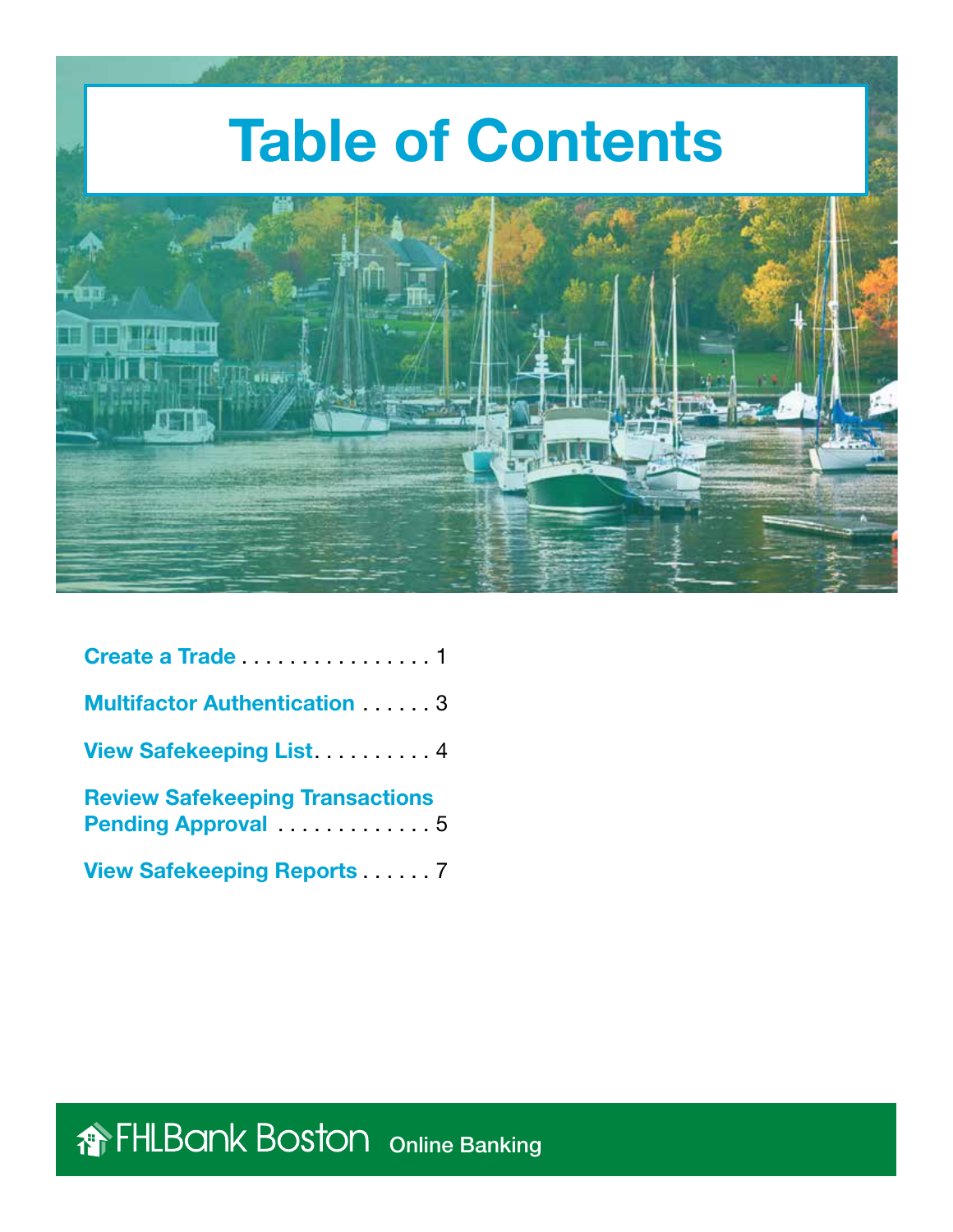#### <span id="page-2-0"></span>STEP 1/5 Navigate to the Create New Safekeeping Page

• Once logged in, scroll to the left-hand navigation, click on the "Safekeeping" icon, and select "Create New Safekeeping" from the drop-down menu.

Navigation Tip: Hover over each icon to see the options or click on the button to expand the menu view.



#### **STEP 2/5** Enter Your Safekeeping Information

- Complete the left side of the screen with your trade details.
	- Your eligible account numbers are available in the drop-down box.
	- Start entering the first few numbers in the Broker Code field or the first few letters in the Broker Name field, to see the corresponding options.

#### Tip: The  $\bigcirc$  stands for information. Hover over it to learn more about each field.

| <b>Account Number</b>                            |                    | <b>Trade Date</b>        |                  |
|--------------------------------------------------|--------------------|--------------------------|------------------|
| 123456 Test Bank                                 | $\sim$             | 08/18/2017               | 面                |
| Sottlement Cate                                  |                    | Trade Type               |                  |
| 08/24/2017                                       | <b>CUT</b>         | Purchase                 | v                |
| Security Type                                    |                    | Settlement Location      |                  |
| $\mathcal{L}_{\mathcal{L}}$<br>Standard Security | Federal Book Entry |                          | $\tau_{\rm eff}$ |
| Broker Code <sup>O</sup>                         |                    | Broker Name <sup>O</sup> |                  |
| ossi                                             |                    |                          |                  |
| oup<br>THE TALENTAL FAILURE AND RECEIVE 12       |                    |                          |                  |
| GILI!<br>CANTON (SE) B CO VIC RECO.              |                    |                          |                  |
| 0922<br>UNIVER BELL EE/UNDS<br>VAG.              |                    |                          |                  |
| OILE<br>HIVENIT SOCURITIES S.M.                  |                    |                          |                  |
| 9326<br>200000<br><b><i>SENIA EDIVER</i></b>     |                    |                          |                  |
| dras.                                            |                    |                          |                  |

#### **STEP 3/5** Enter Your Trade Information

- Complete the right side of the screen with your trade information.
	- Start entering the first few numbers for your CUSIP and eligible options will appear.

| Trade Information |                  |  |
|-------------------|------------------|--|
|                   | declining Face." |  |
|                   |                  |  |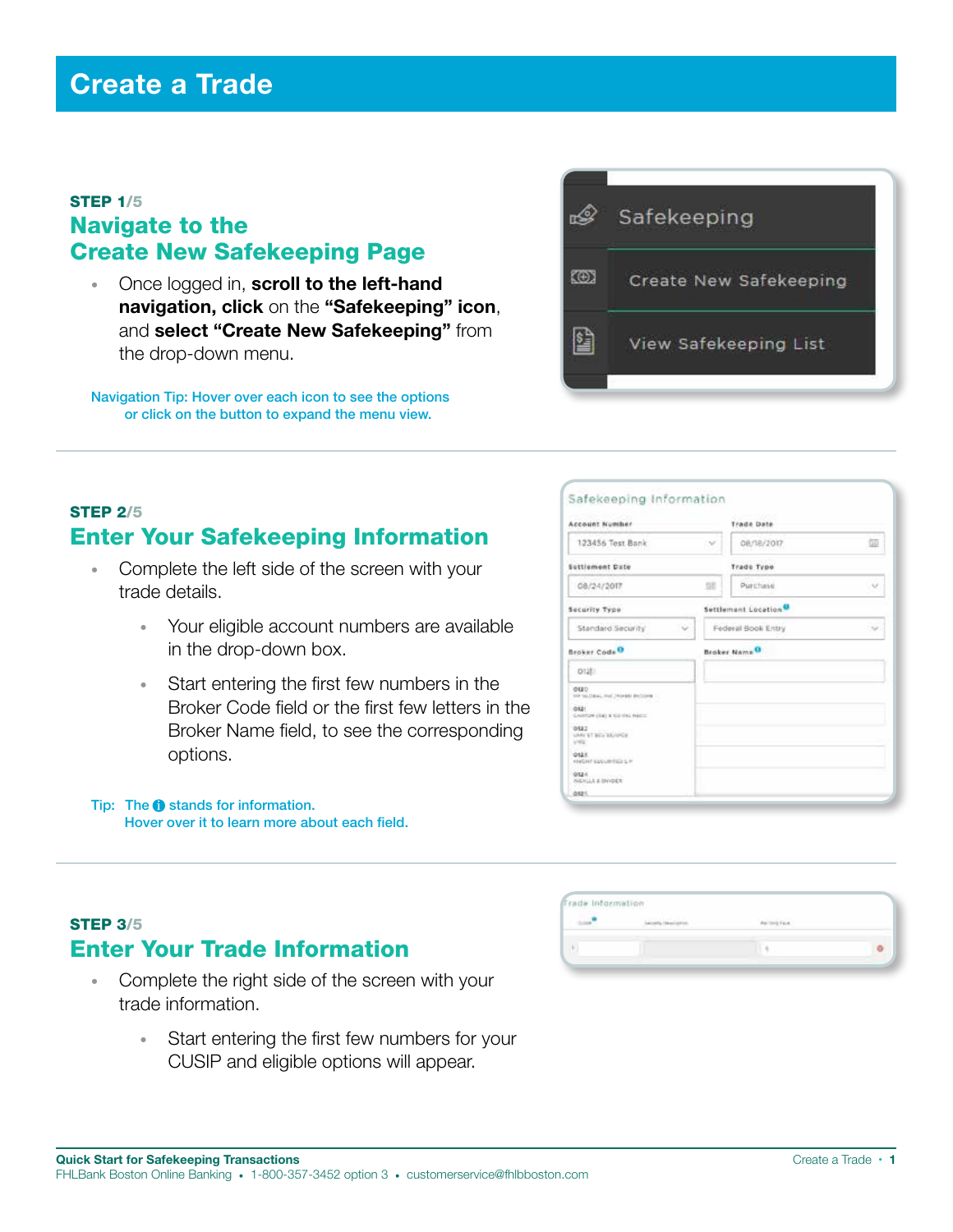#### STEP 4/5 Add Trades (Optional) & Submit

- If you have additional trades that settle to the same broker instructions and trade type, **click** on the "Add Trade" link at the bottom of the screen.
- After your safekeeping information and trade(s) are complete, click "Submit."
- Tip: If any required information is missing, the field will be highlighted in red.

| The property of the con- |                                                                                |
|--------------------------|--------------------------------------------------------------------------------|
|                          |                                                                                |
|                          | <b>START COMPOSE</b><br>the control of the control of the<br><b>STATISTICS</b> |

# **Transaction Submitted** Your Safekeeping transaction has been submitted. Your trade(s) can now be found in the View Safekeeping List. Create New Transaction **View Safekeeping List**

#### **STEP 5/5** Review and Submit

- Review the summary of your trade request. If it is correct, click "Submit." If it is not correct, click "Back" to make changes.
- You will see a confirmation that your transaction has been submitted. From here, you may create a new transaction or view your safekeeping list.

Note: Some transactions require additional security. See Multifactor Authentication.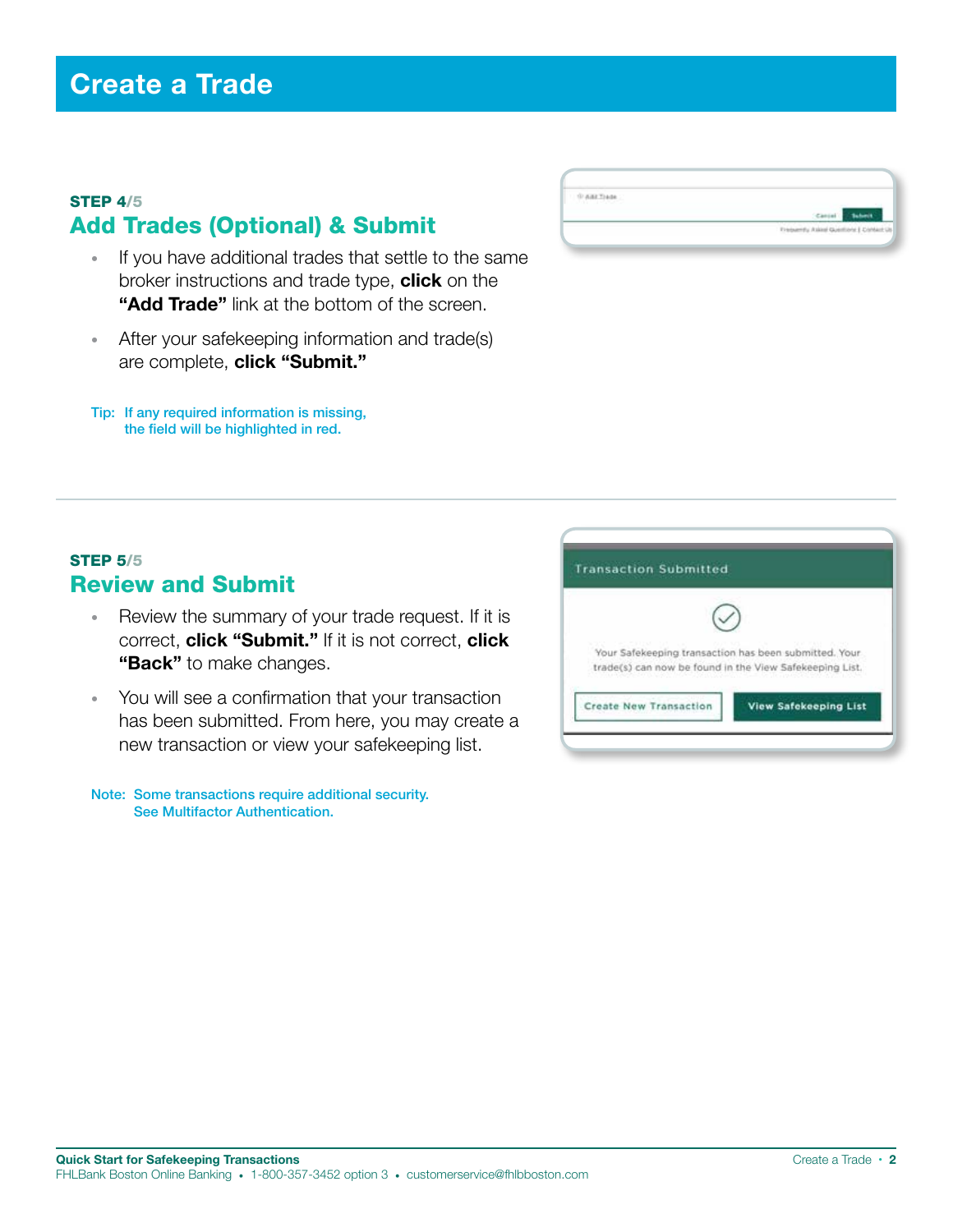### <span id="page-4-0"></span>Multifactor Authentication

If the trade is a sale or free delivery, multifactor authentication is required as an additional layer of security.

#### STEP 1/3 Select Passcode Method

• Select to receive your passcode via Voice Call or Text Message.

| Your company requires multifactor                                                                       |
|---------------------------------------------------------------------------------------------------------|
| authentication to add an additional layer of.<br>security when submitting a Safekeeping<br>transaction. |
| How would you like to receive your passcade?                                                            |
| Receive via Voice Call                                                                                  |
| <b>Receive via Text Message</b>                                                                         |

#### STEP 2/3 Enter Passcode

• After you receive a call or text with the passcode, enter it in the box, and click "Continue."

Tip: After 30 seconds, you can have your passcode resent.

| Your passcode has been sent. |          |  |
|------------------------------|----------|--|
| <b>Enter Code</b>            |          |  |
| 173641                       |          |  |
|                              |          |  |
| <b>Back</b>                  | Continue |  |

#### STEP 3/3 Transaction Submitted

• You will see a confirmation that your transaction has been submitted. From here, you may create a new transaction or view your safekeeping list.

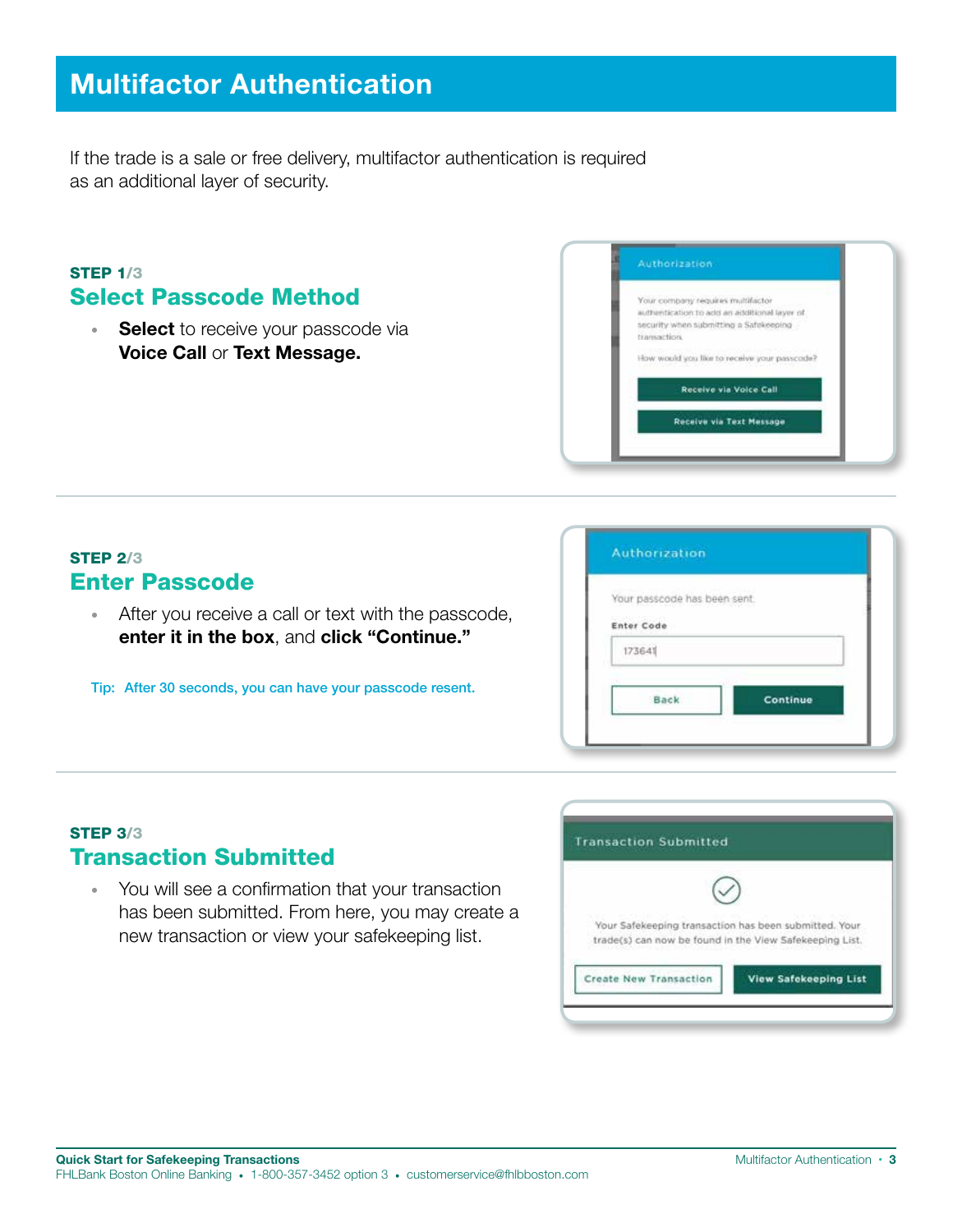#### <span id="page-5-0"></span>STEP 1/2 Navigate to the View Safekeeping List Page

• To see a list of your institution's safekeeping transactions, scroll to the left-hand navigation, click on the "Safekeeping" icon, and select "View Safekeeping List" from the drop-down menu.



#### STEP 2/2 Review Safekeeping List

- On the View Safekeeping List page, click on the  $arrow \times$  to see transactions in each category.
- Tip: Learn more about each category by visiting the Safekeeping FAQ.

| <b>FHLBBoston</b>          | View Safekeeping List             |
|----------------------------|-----------------------------------|
| Safekeeping List           |                                   |
|                            | Safekeeping Pending Approval List |
| Safekeeping Relected List. |                                   |

- 
- Safekeeping Settled List
- Safekeeping Cancelled List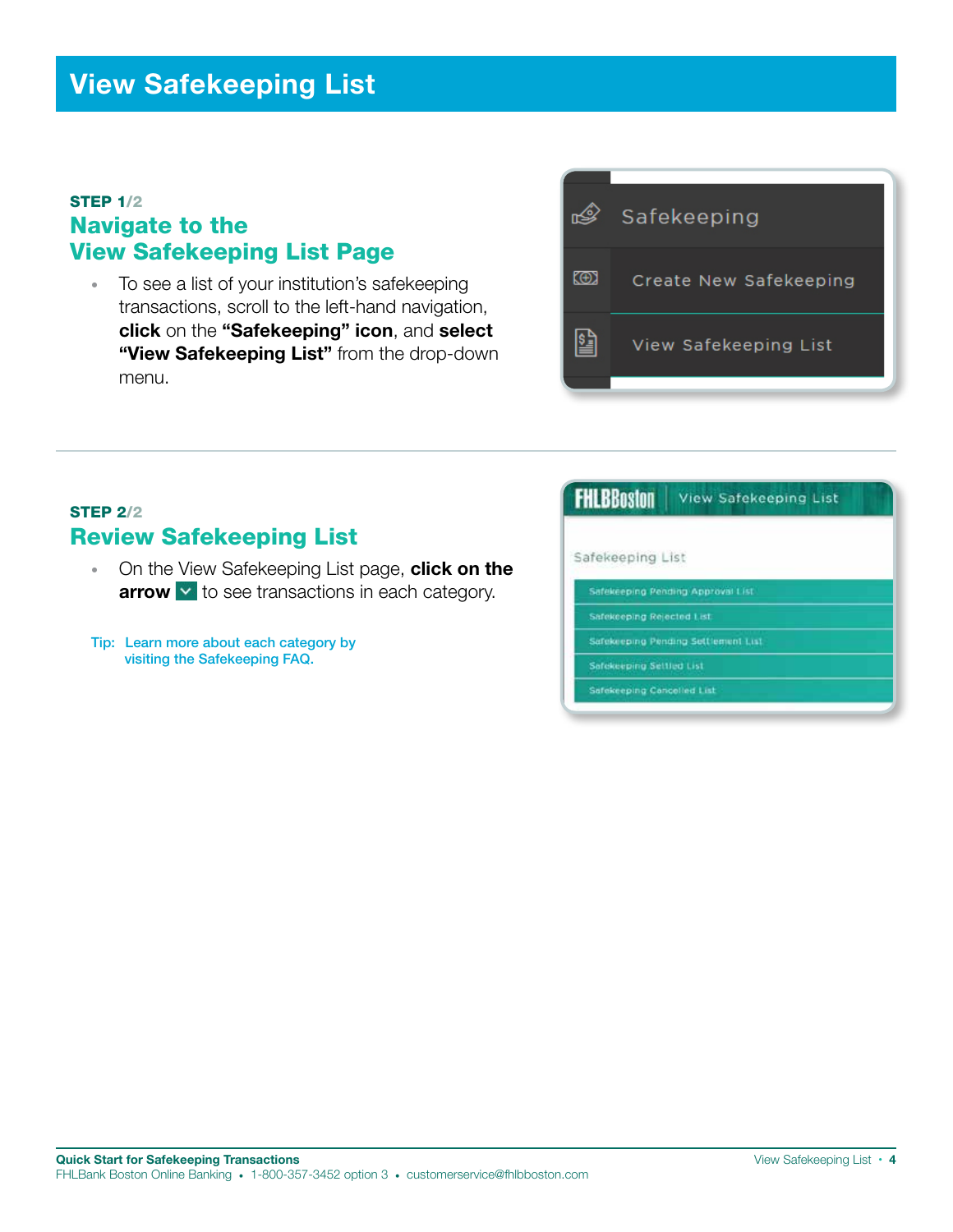#### <span id="page-6-0"></span>STEP 1/4 Navigate to the Safekeeping Pending Approval List

• To approve or reject pending transactions, scroll to the left-hand navigation, **click** on the "Safekeeping" icon, select "View Safekeeping List" from the drop-down menu, and select the arrow v next to "Safekeeping Pending Approval List."

| Safekeeping List                     |  |  |                          |
|--------------------------------------|--|--|--------------------------|
| Saferenping Pending Approval Ltd.    |  |  |                          |
| <b>Satureping Rejected List</b>      |  |  | نماذ                     |
| Safeweighing Pending Settlement List |  |  | $\overline{\phantom{a}}$ |
| <b>Talmeeping Settles List -</b>     |  |  |                          |
| Sateweeping Cancelled Litt.          |  |  |                          |
|                                      |  |  |                          |

#### STEP 2/4 Approve or Reject a Single Trade

• To approve or reject a single trade, simply **click** on the "Approve" or "Reject" button in the corresponding row. (Do not select the check box to the left of the trade for single trades.)

| Safekeeping List                  |           |           |                 |                 |                   |                        |                  |                             |
|-----------------------------------|-----------|-----------|-----------------|-----------------|-------------------|------------------------|------------------|-----------------------------|
| Safekeeping Pending Approval List |           |           |                 |                 |                   |                        |                  |                             |
| <b>Tukidakat</b>                  | 3. Través | I CUSH    | 1. Trade Type 1 | $-1$ Mass       | I Settlement Dale | 1 Par Orly Face/Stairs | L'Cest/Processie | distant detilized the       |
| 133416 Text Rock                  | 222490    | SEASCES!  | Print Deltowy   | profit ophobios | mello/2017        | 103,000                | \$0.00           | Approve L. L. Aniett, J. M. |
| 1 123454 Text Book                | 222439    | JANUTZNEZ | <b>Tare</b>     | ARRAIGHT TO     | <b>ORTHURST</b>   | \$10,000.00            | 11300.00         | Annual Rabert               |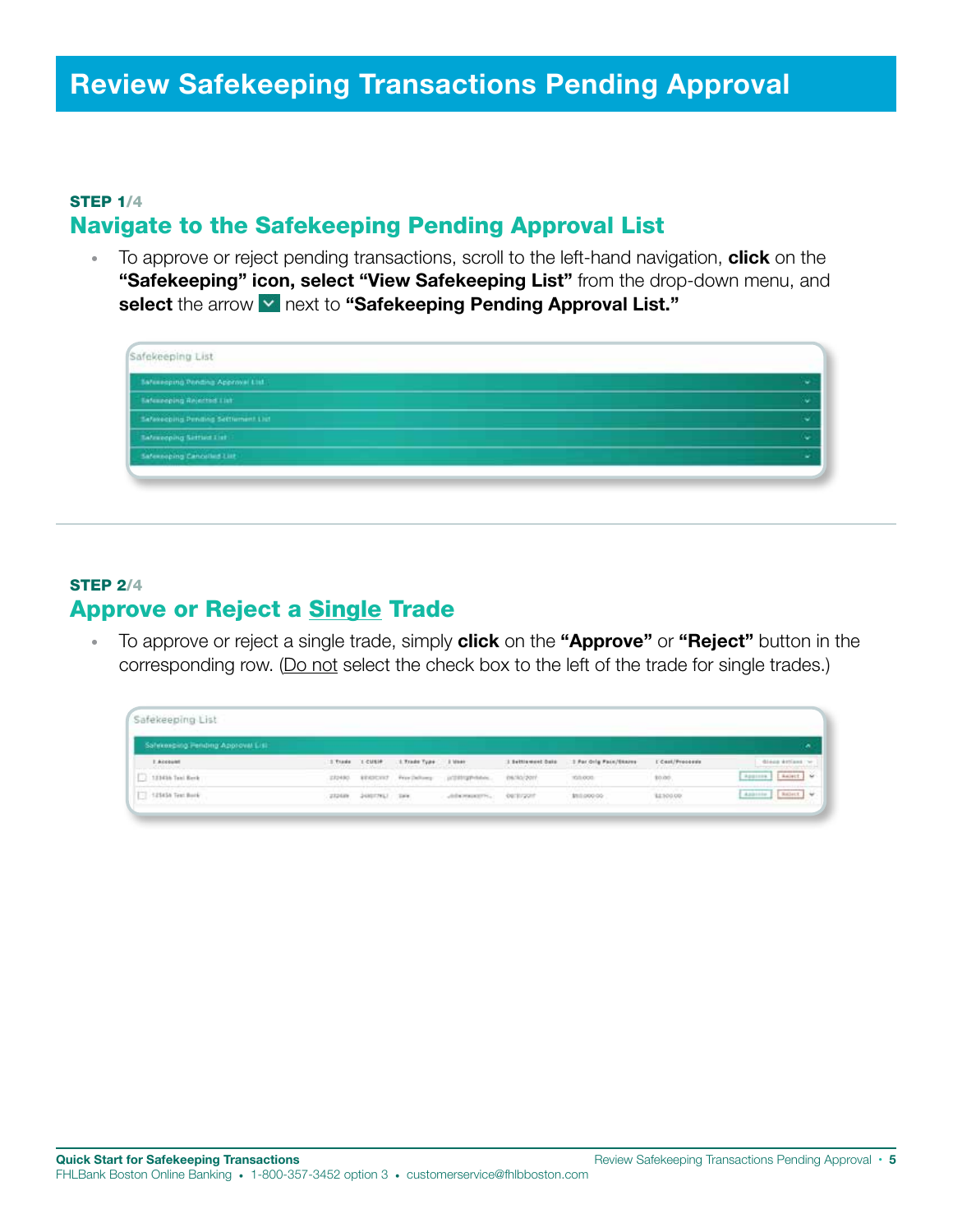#### STEP 3/4 Approve or Reject Multiple Trades

- To approve or reject multiple trades at once, select the check box on the left-hand side next to all the trades you'd like to include.
- On the right-hand side, click on the "Group Actions" button and select "Approve" or "Reject" from the drop-down menu.

|                 | ~                          |
|-----------------|----------------------------|
| I Cast/Processe | Group Attions A            |
| \$0.00          | U. Autorities<br>To Geleri |
|                 | \$2,500.00                 |

#### STEP 4/4 Authorize Transaction(s)

• Multifactor authentication is required as an additional layer of security. Please refer to the [Multifactor Authentication](#page-4-0) section.